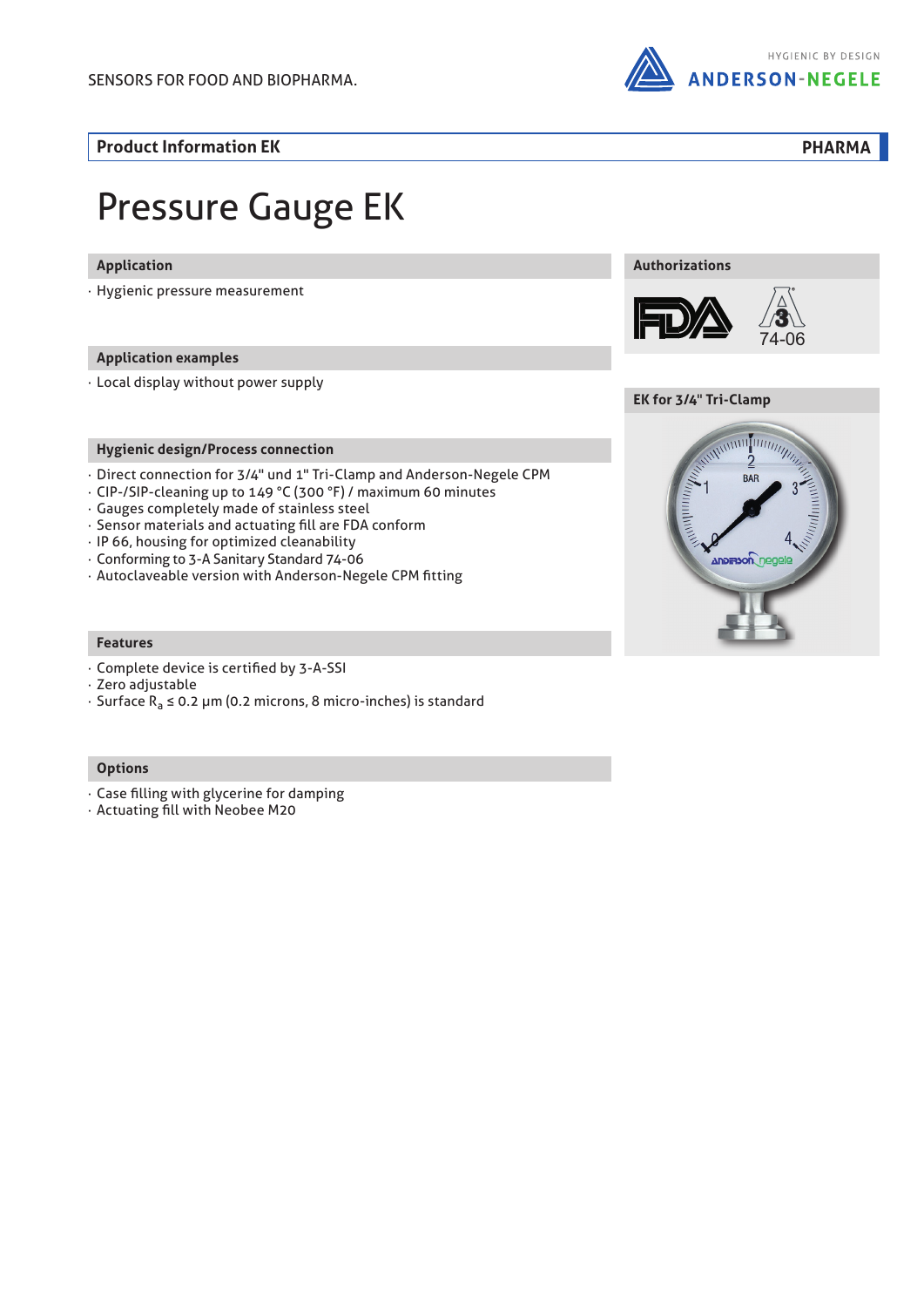| <b>Specification</b>         |                                                                               |                                                                                                                                                                                                                                            |  |  |  |  |
|------------------------------|-------------------------------------------------------------------------------|--------------------------------------------------------------------------------------------------------------------------------------------------------------------------------------------------------------------------------------------|--|--|--|--|
| <b>Material</b>              | diaphragm<br>fitting<br>bourdon tube<br>movement<br>case<br>lens<br>case fill | 1.4404 (316L)<br>$R_a \le 0.2$ µm (0.2 microns, 8 micro-inches)<br>1.4404 (316L)<br>1.4301(304)<br>1.4301 (304)<br>1.4301 (304)<br>polycarbonat / Lexan (standard gauge)<br>polysulfone (autoclaveable version)<br>glycerine (option)      |  |  |  |  |
| <b>Actuating fill</b>        | FDA approval number<br>option                                                 | medical white oil<br>21 CFR 172.878 and 21 CFR 178.3620(a)<br>Neobee M20<br>Glycerin (100 % USP grade)                                                                                                                                     |  |  |  |  |
| <b>Protection class</b>      |                                                                               | IP 66 / NEMA 4X                                                                                                                                                                                                                            |  |  |  |  |
| <b>Over-range capability</b> |                                                                               | minimum 25 % of full range                                                                                                                                                                                                                 |  |  |  |  |
| <b>Accuracy</b>              | measurement<br>repeatability<br>linearity<br>hysteresis                       | $±1.5$ % of full scale $*$<br>±0.5 % of full scale<br>±0.5 % of full scale<br>±0.5 % of full scale                                                                                                                                         |  |  |  |  |
| <b>Temperature</b>           | process<br>CIP/SIP<br>ambient                                                 | $-3$ °C140 °C (25 °F284 °F)<br>autoclaveable at 149 °C (300 °F) for 60 minutes with<br>process connection CPM and unfilled case<br>149 °C (300 °F) / maximum 60 minutes<br>4 °C49 °C (40 °F120 °F)<br>slower reaction at deep temperatures |  |  |  |  |
| <b>Temperature effect</b>    |                                                                               | less then 0,035 BAR (0.5 PSI) per 5.5 °C (10 °F) change in<br>process or ambient temperature                                                                                                                                               |  |  |  |  |
| <b>Stability</b>             | from 1090 % of range                                                          | < ±0.01 %/K of full scale in process or ambient temperature                                                                                                                                                                                |  |  |  |  |
| Weight                       |                                                                               | 140390 g (depending on process connection and filling)                                                                                                                                                                                     |  |  |  |  |
| <b>Standards</b>             |                                                                               | Designed and manufactured to sound engineering prac-<br>tices inaccordance with Article 3.3 of the PED 98/23/EC<br>CSA B51-03<br>CRN# CSA0F9754.5C                                                                                         |  |  |  |  |

\*) from 10...90 % of pressure range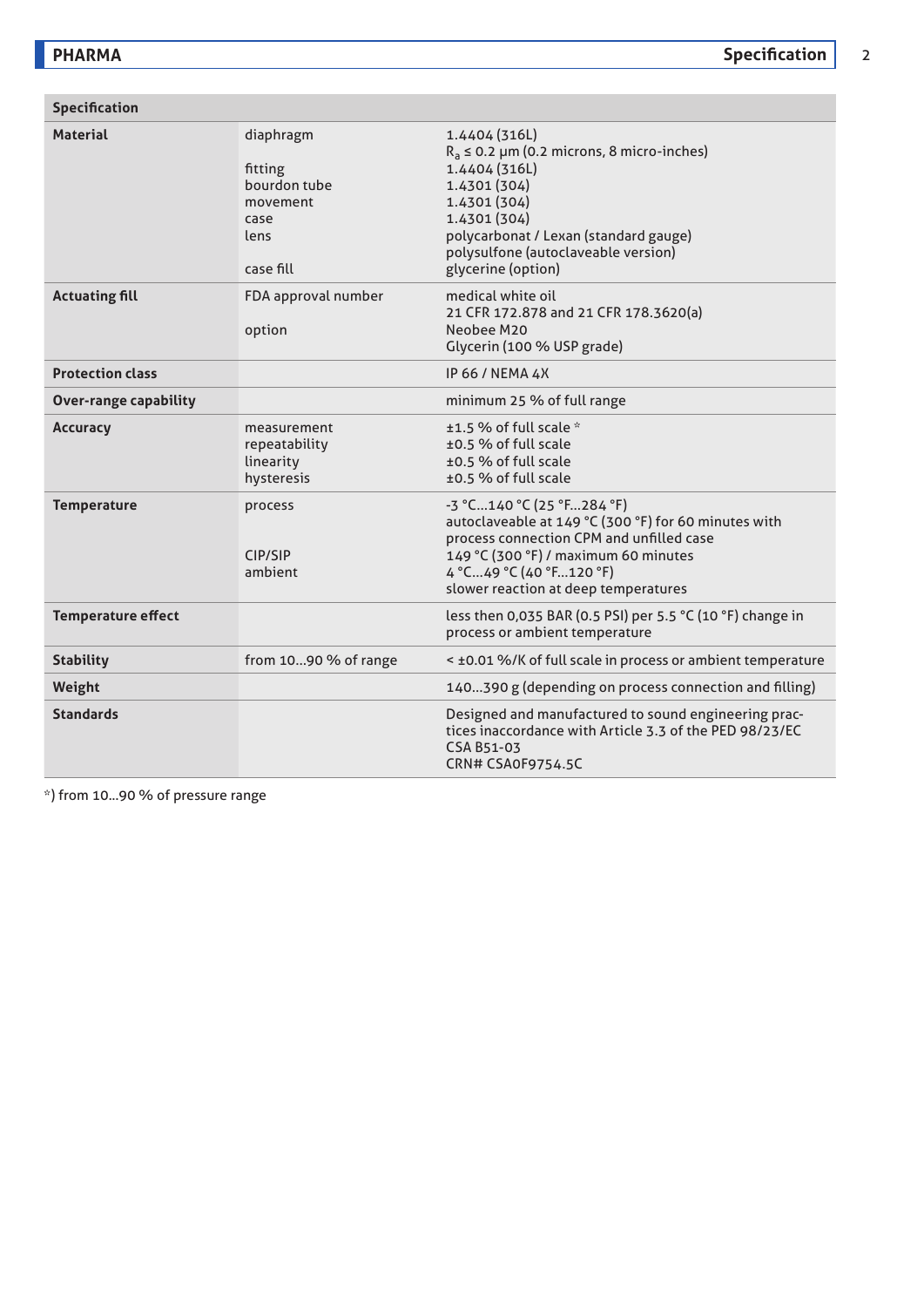### 3 **Dimensional Drawings PHARMA**

## **EK for 3/4" Tri-Clamp EK for 1" resp. 1½" Tri-Clamp**  $\emptyset$  24,8 mm  $(0,97")$ 4,2 mm  $(0,16")$ Ø 25 mm  $(3/4")$ 81 mm (3.20") Ø 50,5 mm  $(1" / 1,5")$ 81 mm (3.20") Blowout plug

### **Option connection left (5) / right (6)**



### **Conditions for a measuring point according to 3-A Sanitary Standard 74-06**

- · The pressure gauges EK conforming to the 3-A Sanitary Standard.
- · The sensors are designed for CIP-/ SIP-cleaning. Maximum 149 °C / 60 minutes.
- · Only with 3-A conforming process connection.
- · Mounting position, self draining and the position of the leackage hole must be in accordance to current 3-A Sanitary Standard.